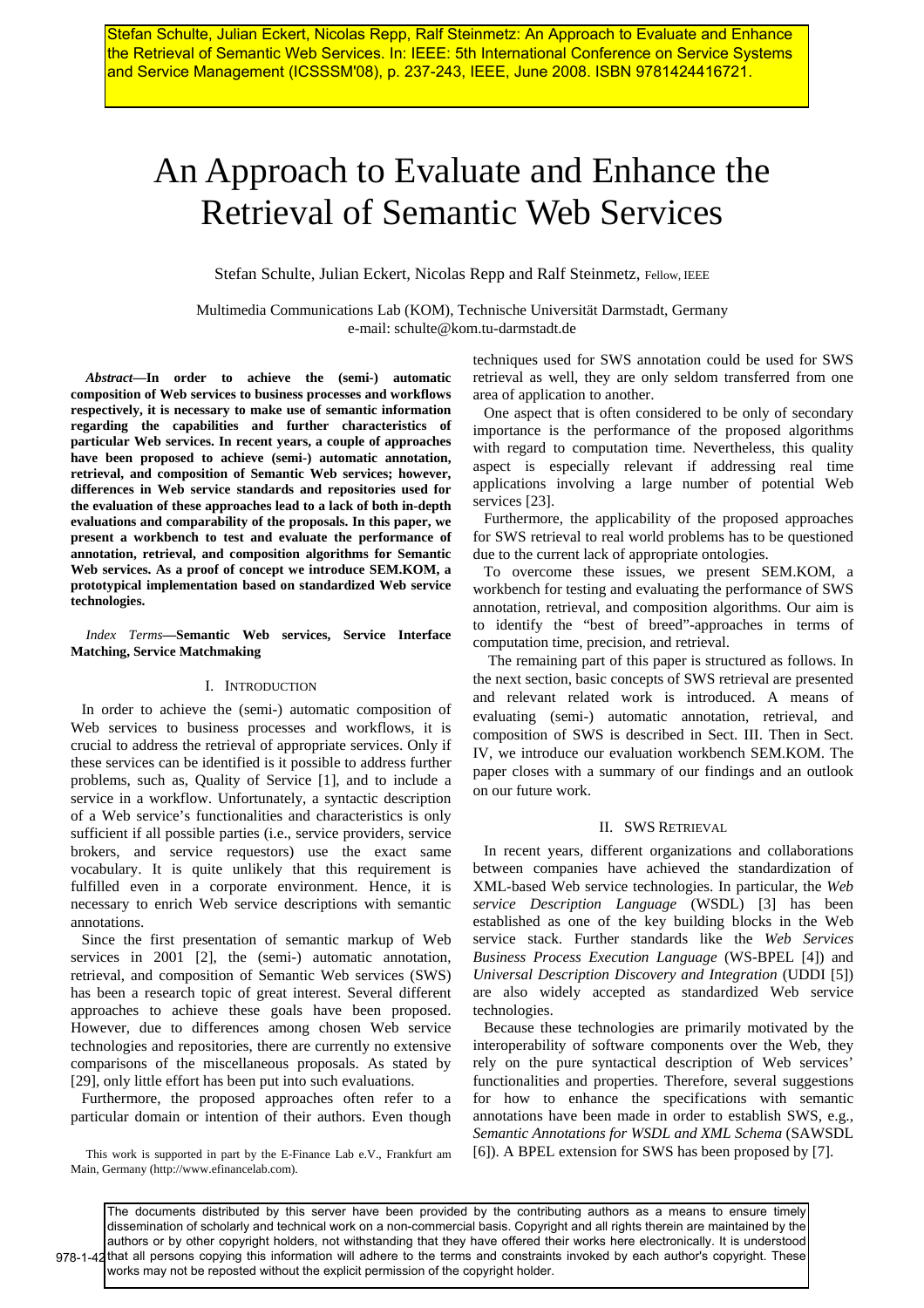

SWS are motivated by the automation of information use and dynamic interoperability [8].

Fig. 1. Semantic annotation of Web services using SAWSDL and an ontology

In the following subsections we will present the basic concepts of SWS retrieval and related work, including a brief illustration of basic constructs in SWS, approaches to and drawbacks for SWS retrieval, and enhanced approaches to SWS retrieval.

# *A. Basic Constructs in SWS and Standardization Efforts*

The Semantic Web vision is based upon the offering of metadata and the association of resources with this metadata. SWS make use of this concept – the metadata is mostly available in an ontology, i.e., a finite, controlled (extensible) vocabulary that provides an unambiguous interpretation of its classes and the strict hierarchical subclass relationships between them [9].

The semantic metadata provided by an ontology has to be linked to the different operations, inputs, outputs, and interfaces of a Web service description.

SAWSDL and OWL-S ("OWL for Services") [8] are popular examples for implementing the concept of semantics for Web services. While SAWSDL adds semantic annotations to WSDL (cp. Fig. 1), its specification does not restrict which language is used to detail the related semantic model. It is possible to embed semantic models in the WSDL document, but in most cases, service developers will employ an external ontology to define semantic descriptions, e.g., using the Web Ontology Language (OWL).

In OWL-S, the semantic concepts are not annotated inside a WSDL description. On the contrary, a Web service description in OWL-S consists of three parts: a *profile ontology*, a *process ontology*, and a *grounding ontology*. The first ontology describes what the service does and the second how the service is used. The actual description of how to interact with the service is described in the third ontology; here, each OWL-S atomic process is mapped to a corresponding WSDL operation [8].

In contrast to this *explicit* or *formal* capability representation of Web services, *implicit* semantics are not represented by concepts in an ontology. Implicit semantic information might be the result of a state transformation but

can also be derived from syntactic textual descriptions of a Web service's capabilities. Hence, on the one hand, it is not necessary to provide an ontology, but on the other hand, it is more difficult to identify capabilities from an implicit representation [10]. Today, most research efforts focus on the use and facilitation of explicit semantic information; nevertheless, it might be useful to fall back on implicit semantic information (cp. Sect. IID.).

# *B. Approaches to SWS Retrieval*

SWS retrieval is based on a matchmaking engine, i.e., an algorithm that finds the best fitting Web services for a precise service request. There is no limitation on the technologies used by the algorithm, the form of the request, the number and the sequence of the "best fitting" services, or which service feature is retrieved. If there were perfect semantic annotations and no lack of information, we would easily get a match between a request and an existing Web service description; however, this is relatively uncommon, especially in heterogeneous environments with a large number of service providers and requestors.

 In such an environment, it is more likely that at least one of the parties involved does not know how to request or advert a particular service correctly [11]. Furthermore, it is still possible that a requested service is simply non-existent but that the requested functionalities can still be provided by one or more other services.

Hence, several authors have proposed different kinds of matchmaking based on the degree of conformity between requests and Web service descriptions. For example, [10] and [11] propose the matching of capabilities: A service is deemed to be of use for the requestor if all outputs requested are matched by the outputs advertised and if all inputs needed by the service advertised can be covered by the inputs provided by the requestor. Matches between inputs/outputs requested and advertised are categorized into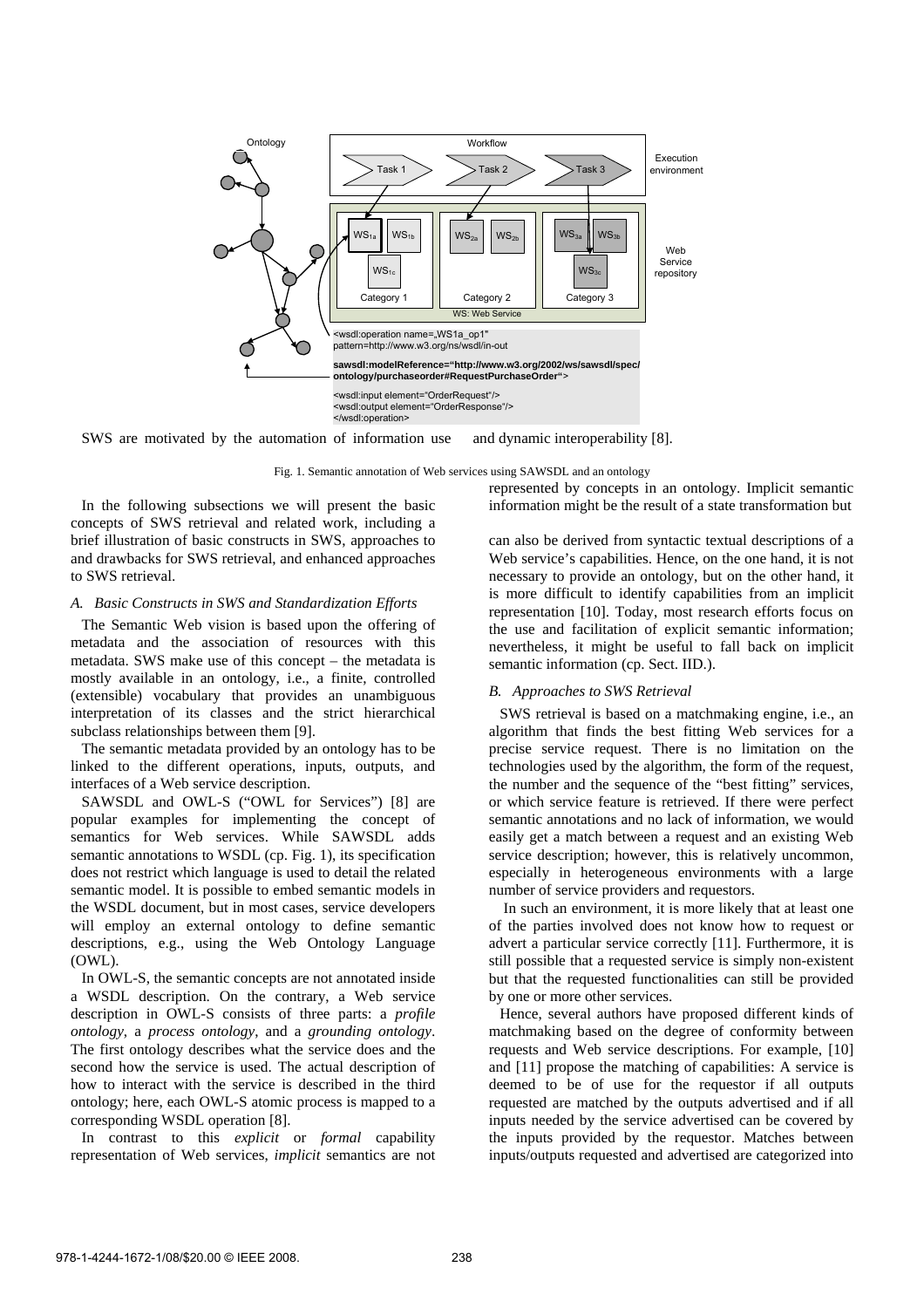*exact*, *plug in*, *subsumes,* and *fail* matches [11]. This way, it is possible to arrange fitting services by the degree to which they match the inputs/outputs requested.

The service request is expressed as a Web service description that perfectly meets the request; a query in terms of keywords or the ability to browse a service repository is not provided. Hence, it is necessary to identify these inputs and outputs prior to the actual service retrieval, making it more difficult for uninformed users to identify appropriate services.

The four categories *exact, plug in, subsume,* and *fail* may also be employed to measure the degree to which an advertised Web service can be met by a request. A detailed implementation of this approach is presented in [15]. The authors enhance the four mentioned categories by *intersection.* Still, it is not possible to assess, for example, which of two *plug ins* meets the request better. Xu et al. propose using the semantic distance between concepts in an ontology to extend this categorization and introduce a feasibility to rank Web services [16].

The presented approaches have in common that their ultimate goal is the automatic service composition. For the automatic composition of services and workflows to be possible for a huge number of processes, it is necessary to have many services at hand. Papazoglou suggests the concept of *service markets,* where such services could be offered and requested [12]. In such markets, the involved service providers, service requestors and service brokers rely on an extensive ontology in order to advertise and find the available services. Hence, a clearly defined ontology is the key requirement of the aforementioned approaches to SWS retrieval. This necessity is increased by the annotation of fine-granular objects like inputs and outputs in a Web service description with semantic concepts.

While the aforementioned approaches are necessary when regarding completely automatic service composition, the user could be involved in semi-automatic service composition by identifying proper services a priori. In the following subsection, we present two major drawbacks, which in our opinion, lead to the conclusion that a scenario without extensive service markets and generally accepted ontologies is more realistic.

# *C. Drawbacks for SWS retrieval*

Despite the allure of large service markets where numerous similar services are advertised by different vendors and almost every possible service is provided [12], it is very unlikely that this vision will ever come true for more than clearly defined small domains. In most application areas it will be quite to the contrary – potential service users will browse and search specialized repositories in order to identify useful services.

The second drawback for the aforementioned approaches to SWS retrieval is the shortage of appropriate ontologies. Hepp identifies four reasons why ontologies have not yet had the impact the research community estimated: firstly, because the real world changes fast, it is difficult to keep ontologies up to date; secondly, there is a lack of economic incentives for the individuals contributing to an ontology;

thirdly, an ontology is usually created by a small community but intended to be used by a large community, which relies heavily on the ontology documentation in order to understand the semantics, making it quite likely that parts of the community will not comprehend the ontology and will therefore not be able to use it; and finally there is the problem of intellectual property rights, especially if already existing (industrial) standards are adapted in an ontology [14].

All things considered, the development of ontologies is seriously constrained by these technical, social, economic, and legal drawbacks. It might be possible for legal restrictions to demand the introduction of open standards (as in the energy domain [13]), thereby enforcing the development of ontologies and consequently of extensive service markets; however, in most domains this will not be the case. Nevertheless, most of the approaches to SWS retrieval mentioned in previous sections rely heavily on an extensive and accurate ontology in order to semantically annotate Web services.

Hence, it is necessary to enhance current approaches to SWS retrieval by methods that do not have a high degree of dependence on such ontologies.

## *D. Enhancing existing approaches to SWS*

There are several possibilities for overcoming the aforementioned obstacles. Firstly, it is possible to accept the shortage of appropriate ontologies for current SWS retrieval approaches and to push the development of new ontologies towards a more coarse-granular level. Unfortunately, this would also lead to a less exact semantic annotation of Web services, especially when regarding finegranular parts of the service description.

The second approach is to enhance the explicit capability representation of Web services by the use of implicit semantics. Klusch et al. introduce the concept of *hybrid*  SWS matching, which uses both logic-based reasoning (as introduced in [10]) and information retrieval techniques [17].

Semantic annotation on a very coarse-granular level is introduced in ASSAM, e.g. [18],[19]. A similar approach is proposed by [21]. Even though the authors focus on the annotation of SWS, the presented techniques could also be utilized in SWS retrieval [20]. Corella et al. use heuristics instead of machine learning algorithms to achieve the goal of semi-automatic WS classification [22].

In our opinion, both approaches have to be combined because fully automated service retrieval (and hence, service composition) is very hard to achieve if addressing more than clearly defined small domains. Therefore, it seems necessary to change the current view on SWS retrieval. Obviously, SWS retrieval should not be limited to the support of automatic service composition. It is also necessary to develop methods that assist a human being in finding fitting services for a given task even if there is a lack of appropriate ontologies.

This could be done by using a keyword-based search that deploys the syntactic and semantic description of a service or by using a taxonomy that allows the service requestor to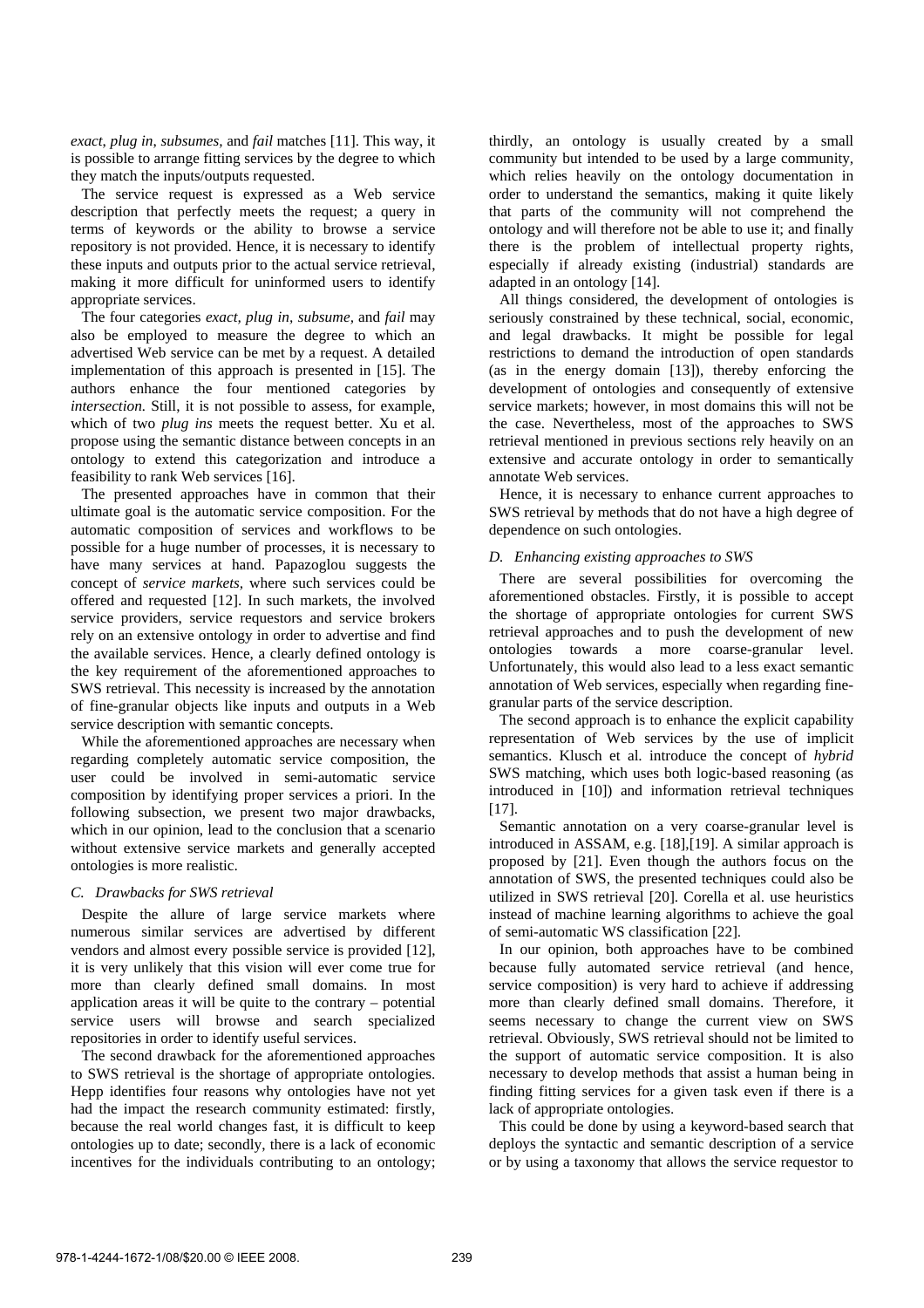manually browse a service repository. Even though there are reservations about the enforceability of ontologies (cp. Sect. IIC.), existing ontologies should still be used to support the retrieval process. If semantic annotations and a clearly defined ontology are available, these information should be utilized.

An approach for applying these considerations to an evaluation workbench for SWS will be presented in Sect. III.

# III. A WORKBENCH TO TEST AND EVALUATE SWS **RETRIEVAL**

In Sect. II we presented current approaches to SWS retrieval and annotation. These approaches differ in the employed algorithms and technologies. Hence, it is difficult to compare their performance with regard to quality metrics like precision and recall [24]. Furthermore, the performance in terms of computation time is often neglected. In order to identify a "best of breed"-approach, it is necessary to test the proposed algorithms in the same environmental setup and with the same set of Web services.

Thus, we present a workbench capable for testing, comparing, and evaluating different approaches to SWS retrieval (cp. Fig. 3).

# *A. Evaluation workflow*

To obtain comparable evaluation results of different approaches to SWS retrieval, it is necessary to deploy exactly the same experimental setup in all test runs. Hence, a workbench must be compatible to be used with different input formats and retrieval algorithms. Furthermore, it is desirable to compare evaluation results of different test runs and may be necessary to substitute the test data set in the service repository.



Fig. 2. Activity diagram of matching algorithm evaluation

 All things considered, the evaluation workflow has to be made up of the following activities (cp. Fig. 2):

- 1. *Initialization of matchmaker*: The matching engine(s) is/are imported and initialized; the services and ontology are read in from the repository; a reasoner (if applicable) is provided.
- 2. The service request is phrased and the *query is build*.
- 3. The *query is wrapped* respectively converted into a form that can be parsed by the matchmaking engine.
- 4. The *matching* against all the services loaded from the repository takes place. Performance measures like computation time are metered.
- 5. A *result set is calculated* and delivered to the requester who is waiting for his query. Furthermore, the monitor is provided with the results.
- 6. The *result set is evaluated* and compared with former results (optional).
- 7. Finally, the *evaluation results are stored* in the file system or database and presented to the workbench user.

# *B. Components*

We propose the following architecture to map the workflow presented in the previous section (cp. Fig. 3):

The *request wrapper* is deployed to allow the application of different kinds of queries. A query could be formulated as a "perfect answer", i.e., a service that would match the request perfectly.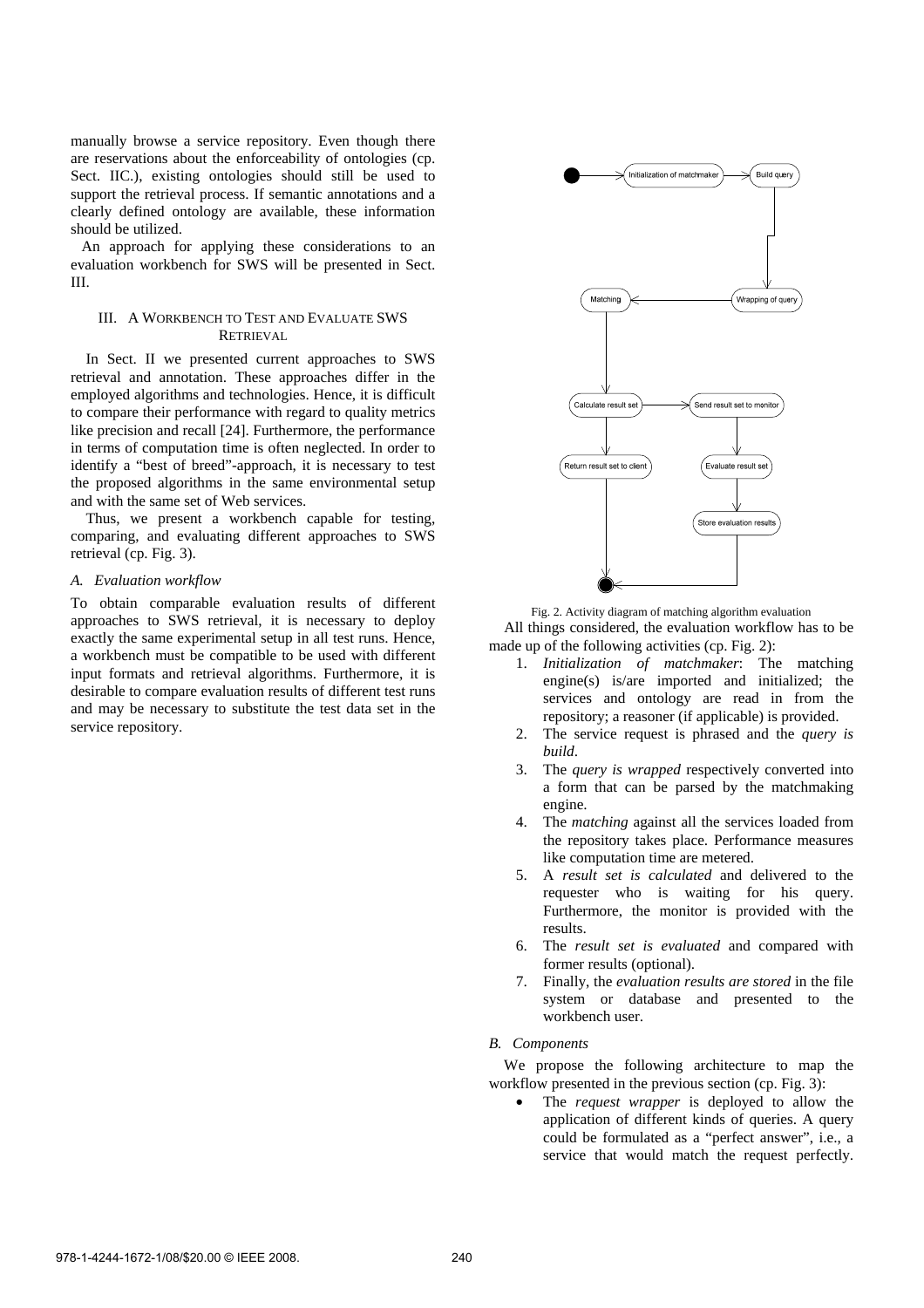When regarding different Web service standards like SAWSDL, OWL-S, and WSDL, the service request has to be transferred into a consolidated form. It should also be possible to supply a keyword-based query.

- All available services are governed by the *service repository,* which should be able to store all available data about a particular service. As UDDI is per se not able to store semantic information, another solution has to be found. Because we are talking about a testing environment, the repository could be made up of files in a directory or a database. However, it is important that the repository be able to deliver a number of service descriptions to the matchmaker engine if requested.
- The actual *matching engine* is the core component of this architecture. It is possible to choose from different retrieval algorithms or combine them in order to achieve better retrieval results. This component is involved in the evaluation process (cp. Fig. 2) after the service request (i.e., query) has been converted by the request wrapper. It deploys the repository interface to get the descriptions of services in the repository. When the matchmaking process is finished, this component returns a result set that could include all tested services and a corresponding matching score or just a number of "matching" services. The assessment of whether or not a match or matching score is right or wrong should be controllable by the user via parameters.
- A *result monitor* evaluates the result set delivered by the matching engine. The assessment of whether or not a match or matching score is correct depends on the aforementioned parameters. The monitor gives a comparison of matching results, if a former evaluation has taken place. It is possible to store the evaluation results in a database.

A prototypical implementation of this workbench for evaluating SWS retrieval algorithms is presented in the next section.



Fig. 3. Workbench architecture

## IV. SEM.KOM – PROTOTYPICAL IMPLEMENTATION

The current version of SEM.KOM is a prototypical implementation of the workbench architecture presented in Sect. III. While we are permanently enhancing the capabilities of our architecture, we have not yet implemented all possible features of SEM.KOM at the moment. In particular, we are planning to put more retrieval algorithms into effect.

Currently, the components mentioned in Sect. IIIB. have been realized in SEM.KOM as follows:

- The *request wrapper* uses an RDF/XML format [26] to convert the service request into a comparable format. It is possible to post the request in terms of a complete OWL-S description. The *Jena Semantic Web Framework* [27] (version 2.5.4) is used to read and write RDF-statements. In order to parse OWL-S, we use OWL-S API 1.1.0 beta (http://www.mindswap.org). Data from OWLontologies is directly read from the corresponding files.
- It is possible to choose from two approaches to SWS retrieval in the *matching engine*: the implementation of logic-based reasoning as presented in [10] or keyword-based search. A combination of these approaches is also provided.
- The *service repository* is available in the form of files in a directory and can be accessed via an interface that wraps all advertised services. At the moment, we are deploying OWLS-TC (version 2.2 [25]) as the dataset for testing. In OWLS-TC, every query is associated with a set of relevant services. Hence, the decision if a service in the result set fits the query can be made automatically.
- The *result monitor* provides the quality metrics precision, recall, F1 score (which is the harmonic mean of precision and recall), and average query response time and stores them and all corresponding metadata (i.e., service request, applied service repository).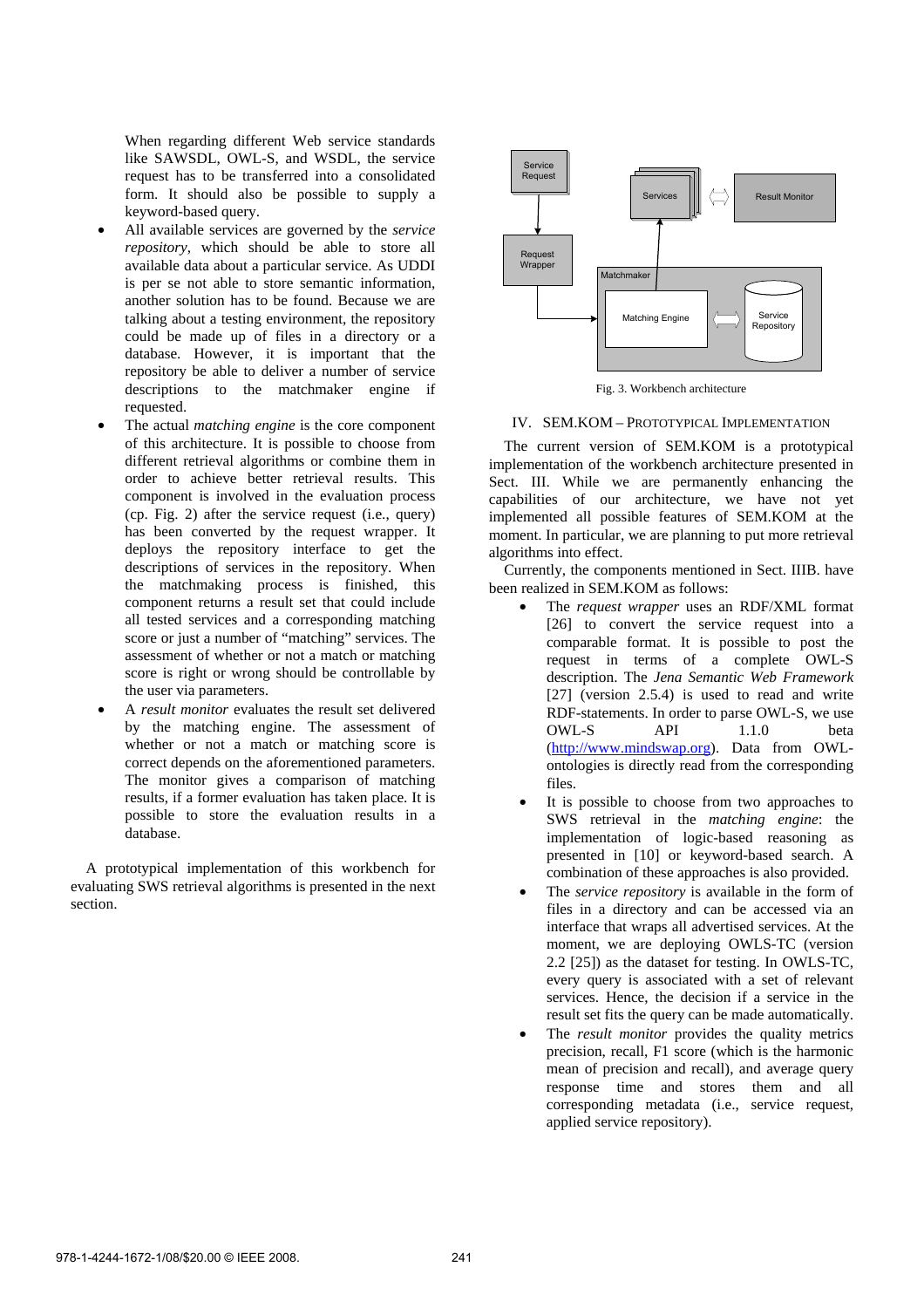This paper shows the implementation status at a specific point of time (i.e., April 2008), and therefore provides a snapshot perspective on SEM.KOM. All capabilities of this workbench are constantly being enhanced. The future development of SEM.KOM is presented in the next section.

# V. CONCLUSION AND FUTURE WORK

In the era of globalization and sophisticated customers, flexible business processes are crucial for the long-term success of an enterprise. One way to achieve flexible business processes is to utilize the (semi-) automatic composition of Web services to processes and workflows. Therefore, it is necessary to get detailed information about the capabilities of these services. Unfortunately, most standards in the Web services stack provide only syntactical information. Hence, it seems consequential to enhance current standards by semantic annotations.

In recent years, a couple of approaches to semantic annotation of Web services have been proposed, with OWL-S, SAWSDL and WSDL-S being the most popular. Different algorithms have been implemented to retrieve Web services based on the semantic information provided by these standards. Unfortunately, in most cases these algorithms are tested within a proprietary experimental setup, making it difficult to compare the different approaches to SWS retrieval. Furthermore, while the performance in terms of precision and recall is frequently evaluated, there is often a lack of evaluations regarding the performance in terms of computation time. In any case, the comparability of evaluations is limited due to different experimental setups, technologies, and test data sets used.

Consequently, we decided to implement SEM.KOM, a software architecture that can be used to evaluate, test, and compare SWS retrieval algorithms. In this paper, we presented the preliminary work to reach the goal of comparable evaluation results regarding SWS retrieval algorithms. Furthermore, we introduced the current implementation status of SEM.KOM.

In the future, we will enhance the capabilities of SEM.KOM with special regard to the following points:

- It will be possible to provide the service request in alternative formats, e.g., as an SAWSDL-based service description.
- More approaches to SWS retrieval will be added to our matchmaker and evaluated. This especially includes approaches that do not make use of logic-based matchmaking (as introduced by [10] and [11]) but have a different focus, for example, machine-learning algorithms as presented in [18]- [22] or case-based reasoning [28].
- If SAWSDL establishes itself as the primary SWS standard, it might be useful to replace the current dataset for testing with a SAWSDL-based service repository.
- At the moment, it is only possible to address ontologies that are available in OWL. In the future, we will apply more ontology standards.
- SEM.KOM will be endowed with a GUI.

We will present results from the evaluations in the near future. Furthermore, we plan to illustrate a more detailed view of SEM.KOM's features in a future publication and make SEM.KOM available to the research community.

As the evaluation of given approaches to SWS retrieval is not an end in itself, we will combine and enhance current approaches in order to improve the evaluation results and support the vision of (semi-) automatic service composition.

#### **REFERENCES**

- [1] R. Berbner, T. Grollius, N. Repp, O. Heckmann, E. Ortner, R. Steinmetz, "An approach for Management of Service-oriented Architecture (SoA)-based Application Systems," in *Proceedings of the Workshop Enterprise Modelling and Information Systems Architectures (EMISA 2005),* Klagenfurt, Austria, 2005, pp. 208-221.
- [2] S. A. McIlraith, T. C. Son, and H. Zeng, "Semantic Web services," *IEEE Intelligent Systems*, vol. 16, no. 2, pp. 46-53, 2001
- [3] D. Booth, C. K. Liu, "Web services Description Language (WSDL) Version 2.0 Part 0: Primer," WC3 Recommendation, 2007. Available: http://www.w3.org/TR/2007/REC-wsdl20-primer-20070626.
- [4] A. Alves, A. Arkin, S. Askary, C. Barreto, B. Bloch, F. Curbera, M. Ford, Y. Goland, A. Guízar, N. Kartha, C. K. Liu, R. Khalaf, D. König, M. Marin, V. Mehta, S. Thatte, D. van der Rijn, P. Yendluri, and A. Yiu, "Web services Business Process Execution Language Version 2.0," OASIS Standard, 2007. Available: http://docs.oasisopen.org/wsbpel/2.0/OS/wsbpel-v2.0-OS.html.
- [5] L. Clement, A. Hately, C. von Riegen, T. Rogers (eds.), "UDDI Version 3.0.2 – UDDI Spec Technical Commitee Draft, " OASIS Standard, 2004. Available: http://uddi.org/pubs/uddi-v3.0.2http://uddi.org/pubs/uddi-v3.0.2-20041019.htm.
- [6] J. Farrell and H. Lausen, "Semantic Annotations for WSDL and XML Schema," WC3 Recommendation, 2007. Available: http://www.w3.org/TR/2007/REC-sawsdl-20070828/.
- [7] J. Nitzsche, T. van Lessen, D. Karastoyanova, and F. Leymann, "BPEL for Semantic Web services," in *Proceedings of the 3rd International Workshop on Agents and Web services in Distributed Environments (AWeSome'07)*, November 2007.
- [8] D. Martin, M. Burstein, D. McDermott, S. McIlraith, M. Paolucci, K. Sycara, D. L. McGuinness, E. Sirin, and N. Srinivasan, "Bringing Semantics to Web services with OWL-S," *World Wide Web*, vol. 10, iss. 3, September 2007, pp. 243-277.
- [9] D. L. McGuinness, "Ontologies come of age," in D. Fensel, J. Hendler, H. Lieberman, et al. (eds): *Spinning the Semantic Web: Bringing the World Wide Web to Its Full Potential*. MIT Press, USA, 2003.
- [10] K. Sycara, M. Paolucci, A. Ankolekar, and N. Srinivasan, "Automated discovery, interaction and composition of Semantic Web services," *Journal of Web Semantics*, vol. 1, no. 1, 2003, pp. 27-46.
- [11] M. Paolucci, T. Kawamura, T. R. Payne, and K. Sycara, "Semantic Matching of Web services Capabilites," in *Proceedings of the First International Semantic Web Conference (ISWC 2002)*, LNCS 2342, 2002, pp. 333-347.
- [12] M. P. Papazoglou, "Service-Oriented Computing: Concepts, Characteristics and Directions," in *Proceedings of the 4th International Conference on Web Information Systems Engineering (WISE 2003),* IEEE Computer Society, Washington, DC, 2003, pp. 3- 12.
- [13] M. Uslar, "The Common Information model for utilities: An introduction and Outlook on Future Applications," in *Proceedings of the XML-Tage 2006*, Berlin, Germany, 2006, pp. 135-148.
- [14] M. Hepp, "Possible Ontologies How Reality Constrains the Development of Relevant Ontologies," *IEEE Internet Computing,*  vol. 11, no. 1, January/February 2007, pp. 90-96.
- [15] L. Li and I. Horrocks, "A Software Framework For Matchmaking Based on Semantic Web Technology," in *Proceedings of the 12<sup><i>t*</sup></sup> *International Conference on World Wide Web (WWW2003), Budapest, Hungary, 2003, pp. 331-339.*